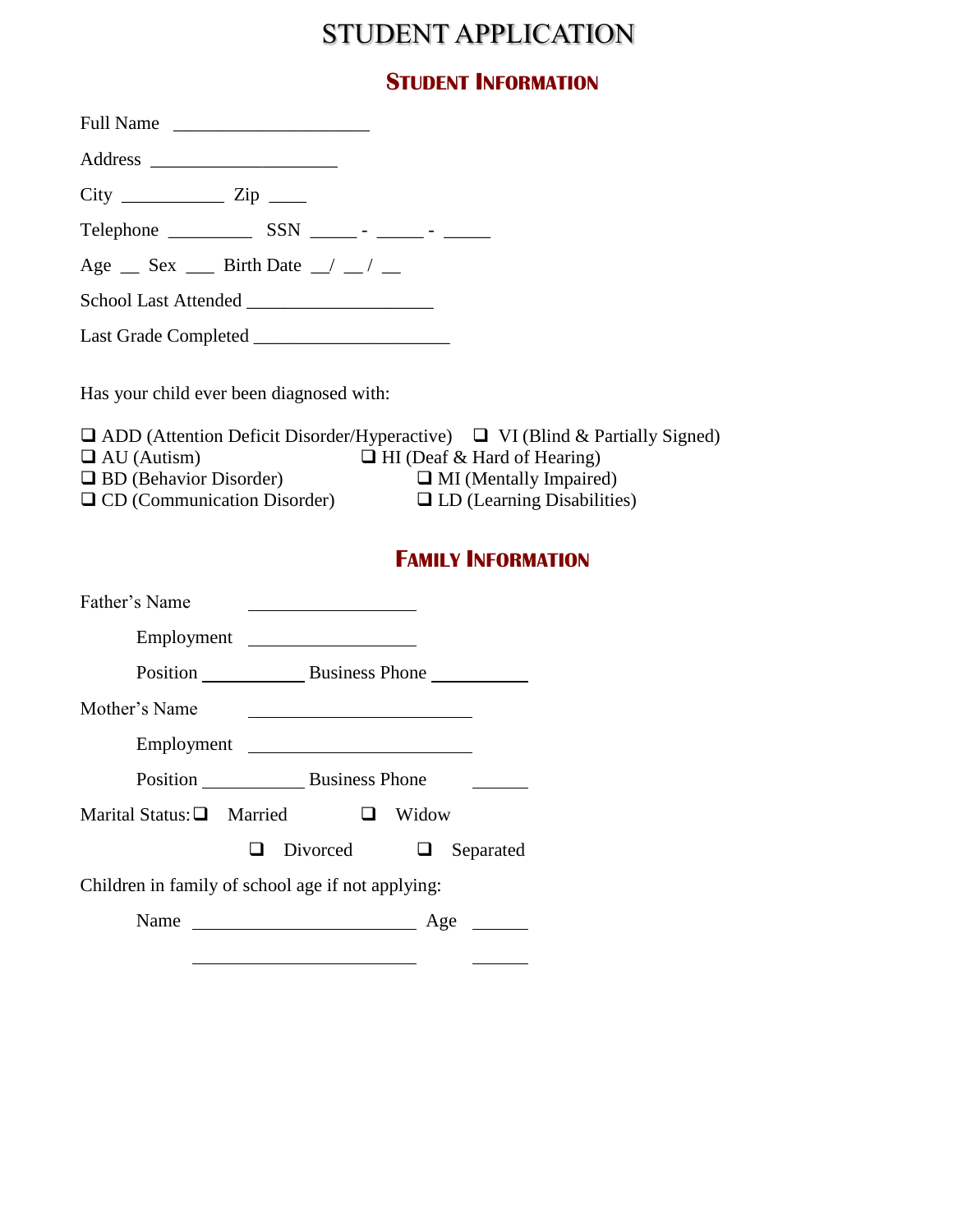## **RELIGIOUS INFORMATION**

| Pastor                                                                                                                                                                    |
|---------------------------------------------------------------------------------------------------------------------------------------------------------------------------|
| Father: Christian? $\Box$ Yes $\Box$ No<br>Christian?<br>$\Box$ Yes $\Box$ No<br>Mother:<br>Has applicant ever made a profession of faith in Christ? $\Box$ Yes $\Box$ No |
| <b>STUDENT INFORMATION</b>                                                                                                                                                |
| Has student ever been expelled, dismissed, suspended, or refused admission to another school?<br>If yes, explain: _______                                                 |
| Has student ever had disciplinary difficulty at school? _______                                                                                                           |
| If yes, detail: $\overline{\phantom{a}}$                                                                                                                                  |
| Does student have a juvenile or arrest record?                                                                                                                            |
| If yes, explain:                                                                                                                                                          |
| Has student ever used tobacco or nonprescription drugs?                                                                                                                   |
| If yes, explain:                                                                                                                                                          |
| Please indicate academic level of student's previous work:                                                                                                                |
| $\Box$ Excellent $\Box$ Good<br>$\Box$ Average<br>$\Box$ Poor<br>Has student ever failed an academic subject in school? __________                                        |
|                                                                                                                                                                           |
| <b>GENERAL INFORMATION</b>                                                                                                                                                |
| How did you hear about this school?                                                                                                                                       |

Reason for selecting this school